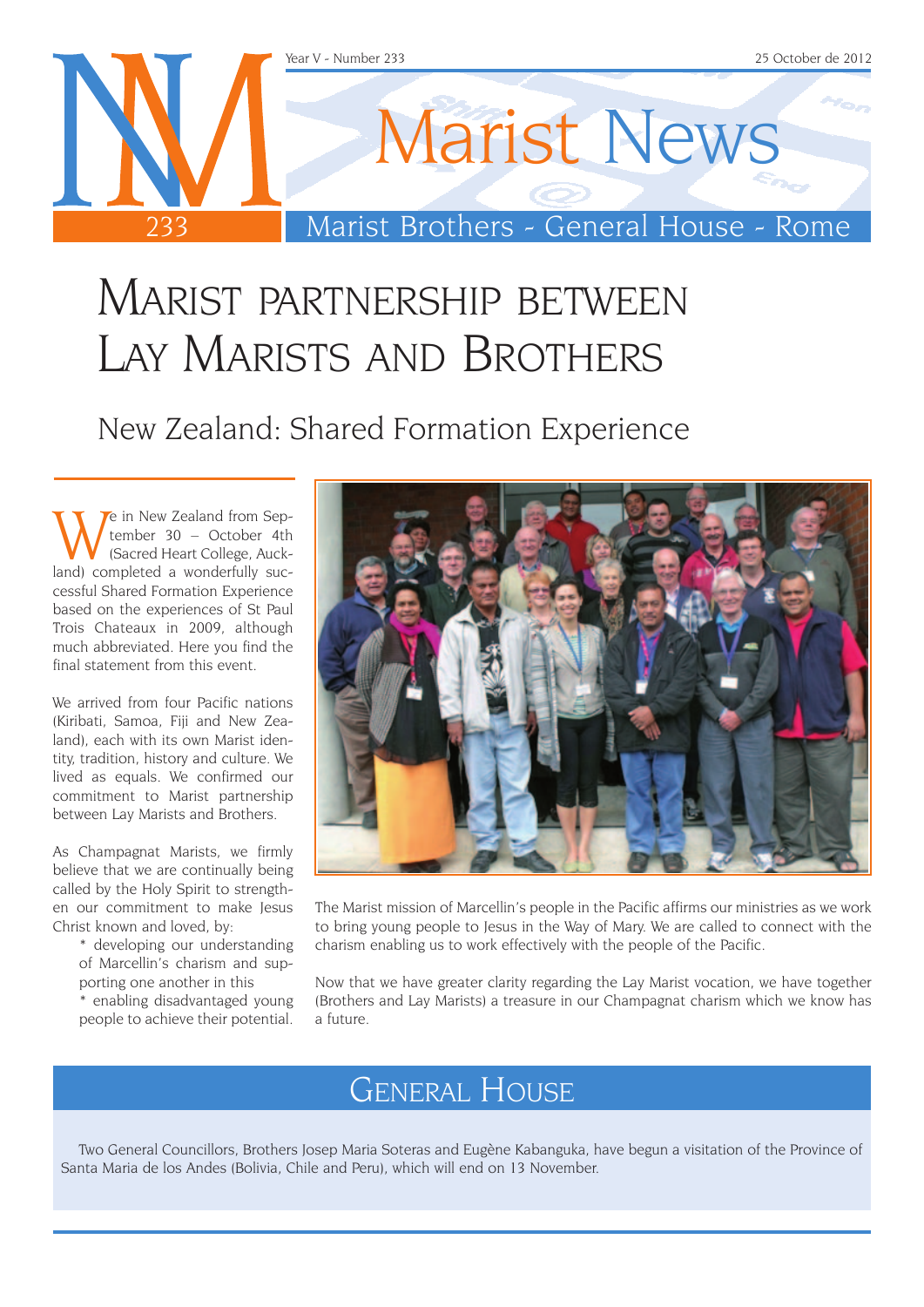We feel a true sense of belonging in which we learn from the past and the present as Champagnat Marists, sharing the same spirituality and mission. The Holy Spirit is challenging and calling us to create new ways to:

\* Deepen our Marist spirituality, focusing on the mission of making Jesus Christ known and loved, sharing our vision as we do so.

\* Strengthen our community by: - drawing others to the charism by developing formative processes both shared and particular

- enhancing openness in existing communities through shared formation experiences - developing networks

\*Enhance the mission by supporting each other in our ministries with commitment, action and creativity in mission. We must become organised with relevant structures yet to be established.

We need the support of one another

to continue and deepen the journey. This Shared Formation Experience has affirmed for us the value of St Marcellin's charism, and has supported us through the establishment of warm, caring and supportive relationships. We feel the Holy Spirit calling us to develop relationships that lead to a productive Marist mission, maintain their strength and keep the fire of the mission burning.

Like St. Marcellin, we are called to action with courage and conviction.



## Developing a new apostolic work Ad Gentes: News from Sen Monorom, Cambodia

It's raining - "pliäng" - and we're in full swing! Following an eight month quest we have now joined hands with the diocese and set up a project. It has required much talk-<br>ing much travelling back and forth, much reflecti If t's raining - "pliäng" - and we're in full swing! Following an eight month quest we have now joined hands with the ing, much travelling back and forth, much reflection... And in the meantime a thousand small stories have unfolded. So, for instance, Pedro got himself two rusty nails in his

that we urgently need an all-terrain pick-up truck.

Furthermore, we have had several visitors, including the District Superior (our dog chewed through the wire of his computer), friends, volunteers, and vermin in all shapes and sizes. The ants in particular are a constant plague; the mice

> and rats we can take care of fairly easily with

> In August we travelled to the pastoral centre of the Camillians in Bangkok to participate in the annual retreat with the brothers from Vietnam

> Now, as for our main work. So far, I have only been able to share our plans and inquiries. I can inform you now that, earlier this month,

a strong trap.

and Thailand.

foot while working; he had to travel all the way to Bangkok to get proper treatment. When Max tried the new hoover our dog came and ate the instructions. The City children gave us a kitten as a present. During mealtime she likes to sit on Max' shoulder and sniff at the dishes. Four times already I have found myself flat on my back in the mud on our "street", or rather, our dirt path. These aren't real accidents, seeing as



how I was going slowly, but somehow the motorcycle suddenly disappears out from under you. Luckily, I ended up with only a few bruises and a shinbone wound but it is clear we assumed full responsibility for two "hostels" (a type of Boarding College). It is a concrete project for us which is made real through several smaller projects.

**2**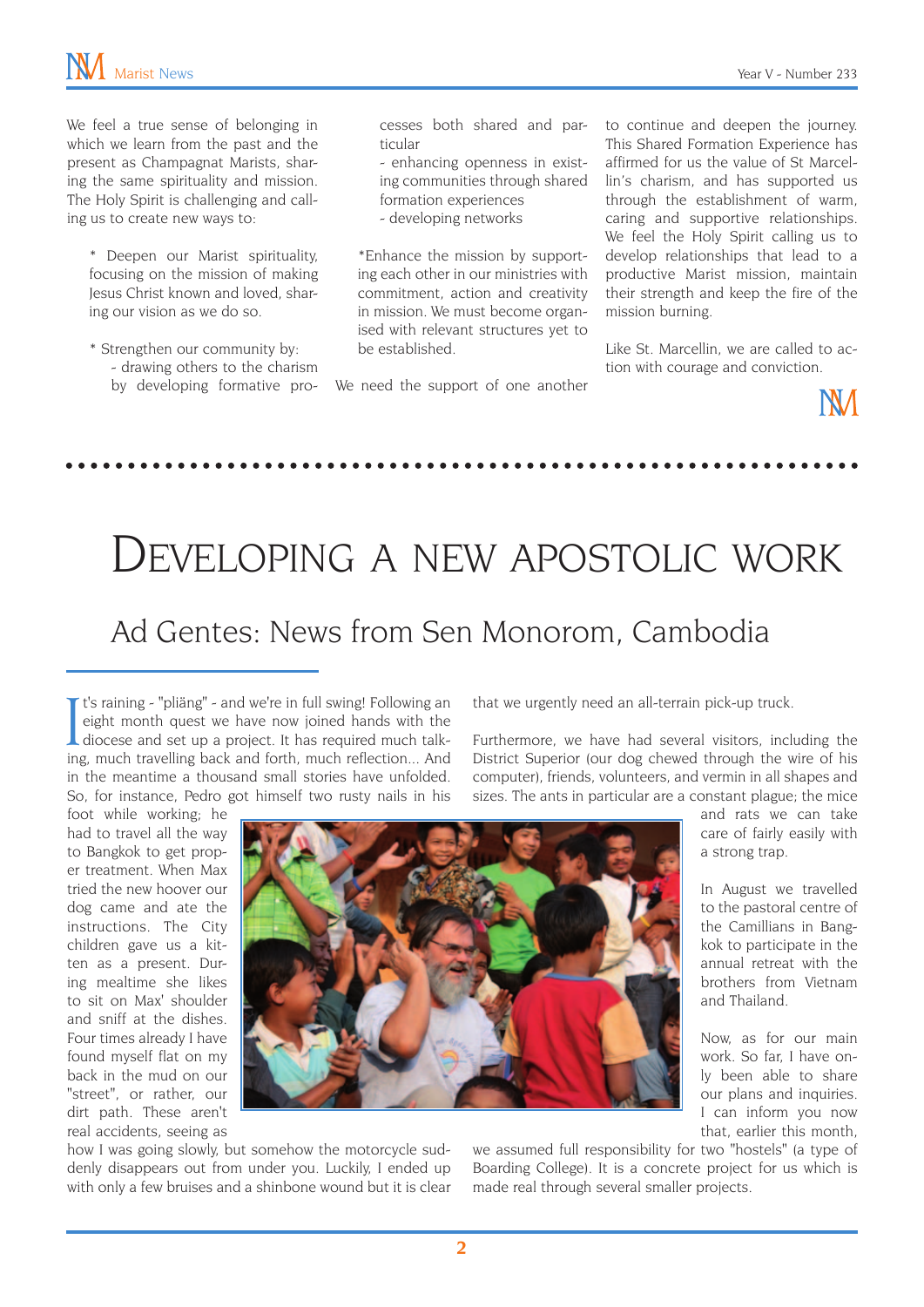In co-operation with the diocese we now run the existing church centre and our own study centre. The centres are open to visitors and people who need help, and offer accommodation, meals and study hours for 16 young Bunong people, male and female. We are now furnishing the two buildings for these purposes. And this is where the donations we have received are used.

And so we brothers find ourselves in a new situation again. The start-up difficulties, the repairs, being subject to unforeseen occurrences and the demands of the church -- all of this makes it impossible for us to lead a regular "monastic" life. We take life as it comes and are genuinely happy with it.

Now that we have taken up our new responsibility the first problems have arisen. Some young Bunong people don't really know what they should do. And so they sign up for the study hours, then sign themselves out, then up again. One girl who did not want to attend the study hours anymore



-- against her parents' wishes -- got involved with a young man and is now six months pregnant, so she has had to drop out. In some ways, the church's ideas about staff policy and admission requirements differ from ours. The rains spoil our English lessons at the Caritas and New Humanity Centre as the muddy street is impassable at

night-time. Our new "rooms" on the upper floor of our house have thin wooden walls and no ceiling. And so we hear every noise that is to be heard, feel every breath of wind, and hear every drop of rain on the corrugated iron roof. The ants, too, have an interest in the dry rooms. Hordes of them march up the outside walls and enter the house through the cracks, and so, for instance, they may come into the prayer room, where we already have two big geckos waiting to take part in our prayers and spend the night, which brings some coolness.

Despite all of this, or rather, because of all of this, life is worthwhile over here. Many thanks to all who support us and the people here with their prayers, ideas, visits, voluntary work, and money.

We all work together for the future of the people in the Cambodian jungle.

Thank you, "arkun tscheran", "Vergelt's Gott" from

Br. Bongpro Bernhard, Br. Max and Br. Pedro

 $\overline{\phantom{a}}$ 

# Changes in the General House

### Brothers and laity at the service of the Institute

There have been some changes in the General House<br>in October. Br Roy Deita, who has been working as<br>assistant to the Econome General for three years,<br>returns to his Province of East Asia. In the restructuring here have been some changes in the General House in October. Br Roy Deita, who has been working as assistant to the Econome General for three years, of the Department of Financial Affairs and the management of the General House, the treasury services were confided to one person, Br Javier Ocaranza, and the accounting to Br Roy. From 1 October 2012, the accounting functions have been assured through a contract of outside services, with the presence of a professional, Mr Gabriele Raspatela, in his office in the General House three days a week, and the monthly supervision of another professional, Mrs Alò Maria Elena, of the same

consultancy.

Gabriela Scanavino, who has been working in the General House for some years – the last 4 as translator into Spanish – presented her resignation the same month but will continue exercising her profession as a freelance.

FMSI has a new collaborator for three months in the person of Luisa Cagnazzo, who has already commenced work. Luisa will help the Rome team in current office duties, especially in the management of projects, looking for financing, and updating the web page of the Foundation.